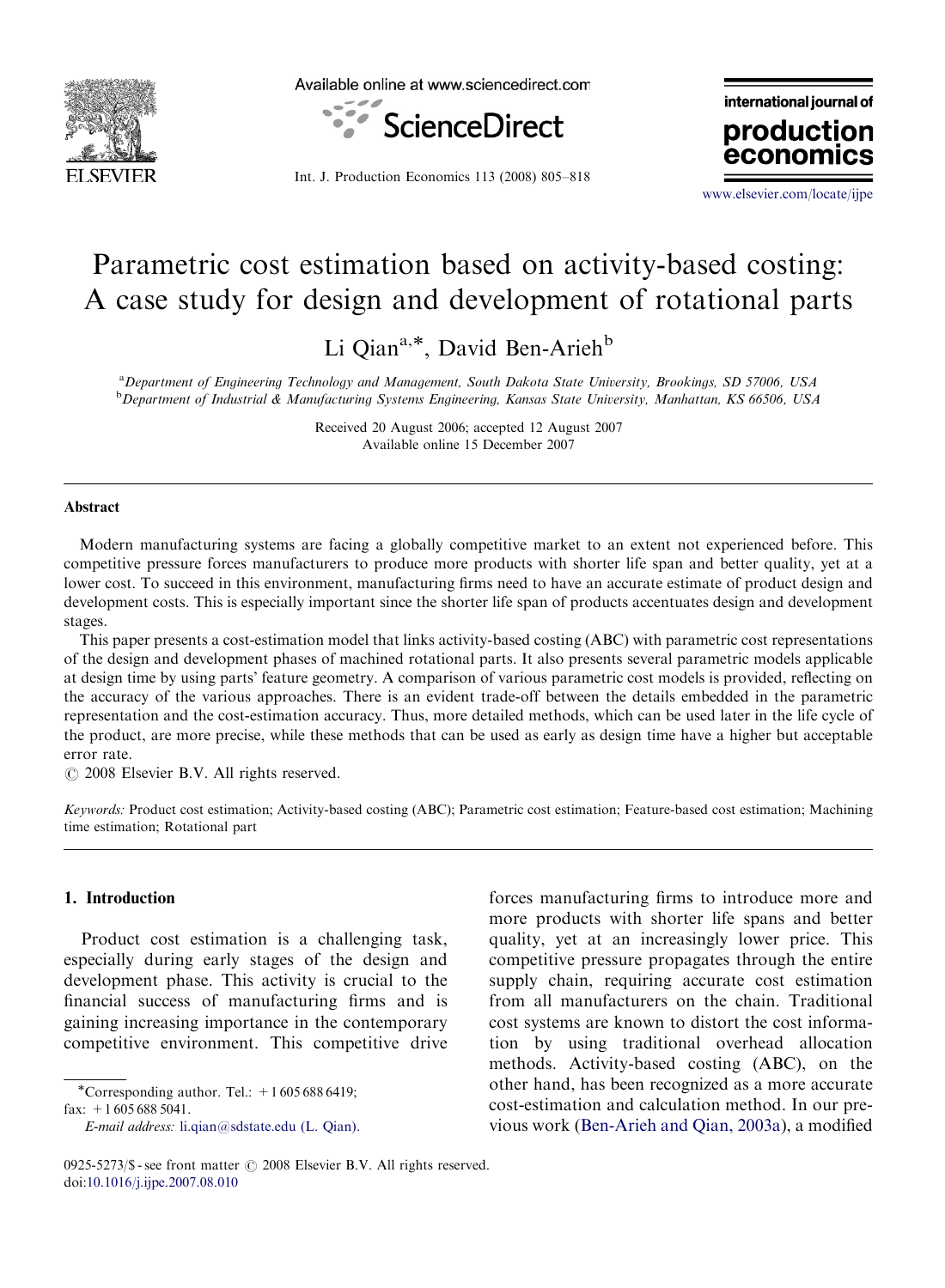ABC method is demonstrated and verified using sample rotational parts developed in a controlled manufacturing environment. The method is proved to be more accurate than the traditional cost estimation provided by the shop accountant.

This paper extends previous research by presenting parametric cost representations for the design and development phases of rotational parts based on the ABC method. It presents several approaches towards parametric representation of cost by using parts' feature geometry—allowing fast and accurate calculation of the cost of completing a prototype. The novelty of the approach presented is in combining ABC with the parametric cost representation of design and development activities. These activities are more nebulous and harder to quantify than regular manufacturing activities. These parametric cost-representation methods are tested on real rotational parts developed in a controlled factory environment and are compared to the detailed ABC results. All assorted cost rates in parametric cost models are established in the controlled manufacturing environment, but the method of establishing parametric cost models based on ABC could be extended to a general shop and other manufacturing processes.

The paper is structured as follows: Section 2 reviews literature related to parametric cost estimation, feature-based cost estimation, and ABC systems. Section 3 briefly presents the ABC model implemented before for design and development stages in one manufacturing shop. Section 4 presents three linear parametric models using activity drivers, machining time, part volume, and number of cutters based on the ABC model. Section 5 develops a more detailed parametric model of machining time, number of setups, and number of tools, which are representing in terms of geometrical parameters known at design time. Section 6 presents a comparison of the various cost models. Section 7 provides the summary and possible future research topics.

### 2. Literature review

Parametric cost-estimation methods seek to evaluate the costs of a product from parameters characterizing the product but without describing it in detail. Parametric methods use the relationship between the physical characteristics of the part, such as mass or volume, and the cost, but with little or no physical relationship to the process. These methods

are fast and accurate for well-defined part families but has minimal necessary result justification. As with the previous model, applications of the parametric model vary greatly in complexity from the simple "material model" and "cost-size" model ([Creese et al., 1992\)](#page--1-0) to complex parametric equations [\(Wierda, 1988\)](#page--1-0). The parametric approach is useful for cost estimation during the design stage where many details about the part's structure and manufacturing processes are not yet established.

At least three types of parametric cost-estimation methods have been identified [\(Duverlie and Caste](#page--1-0)[lain, 1999\)](#page--1-0): method of scales, statistical models, and cost-estimation formulae (CEF). The method of scales applies generally to simple products of variable sizes. Using this method, the user identifies the most significant technical parameter of the product analyzed and the ratio of cost to the parameter. Thus, if the leading parameter is weighed, the ratio of cost to weight (\$/lb.) is developed. This method is very simple but can produce inaccurate results due to the assumption of a linear relationship between the value of the selected parameter and the cost.

Statistical parametric cost estimation involves collecting and organizing historical information using statistical techniques, and relating this information to the cost being estimated [\(Malstron,](#page--1-0) [1984](#page--1-0)). The most commonly used statistical models are the linear, exponential, and polynomial models [\(Sheldon et al., 1991\)](#page--1-0). This type of parametric cost model usually cannot be used at the early stages of design activity due to lack of sufficient information.

The CEF method uses simple mathematical relationships connecting the cost of a product to a limited number of technical parameters (physical and dimensioning values) specifying the product. Usually, this method is limited to between two and five parameters. The CEF parametric approach can be used during design stages and can illustrate clearly the influence of various parameters on the cost.

Examples for parametric cost estimation include [Boothroyd and Reynolds \(1989\)](#page--1-0) which uses volume or weight of typical turned parts for approximate cost estimates and [Daschabach and Apgar \(1988\)](#page--1-0) in which an empirically derived cost relation is presented. [Cavalieri et al. \(2004\)](#page--1-0) used one parametric model for estimating unit manufacturing costs of a new type of brake disk. They used the weight of the raw disk, unit cost of raw material,